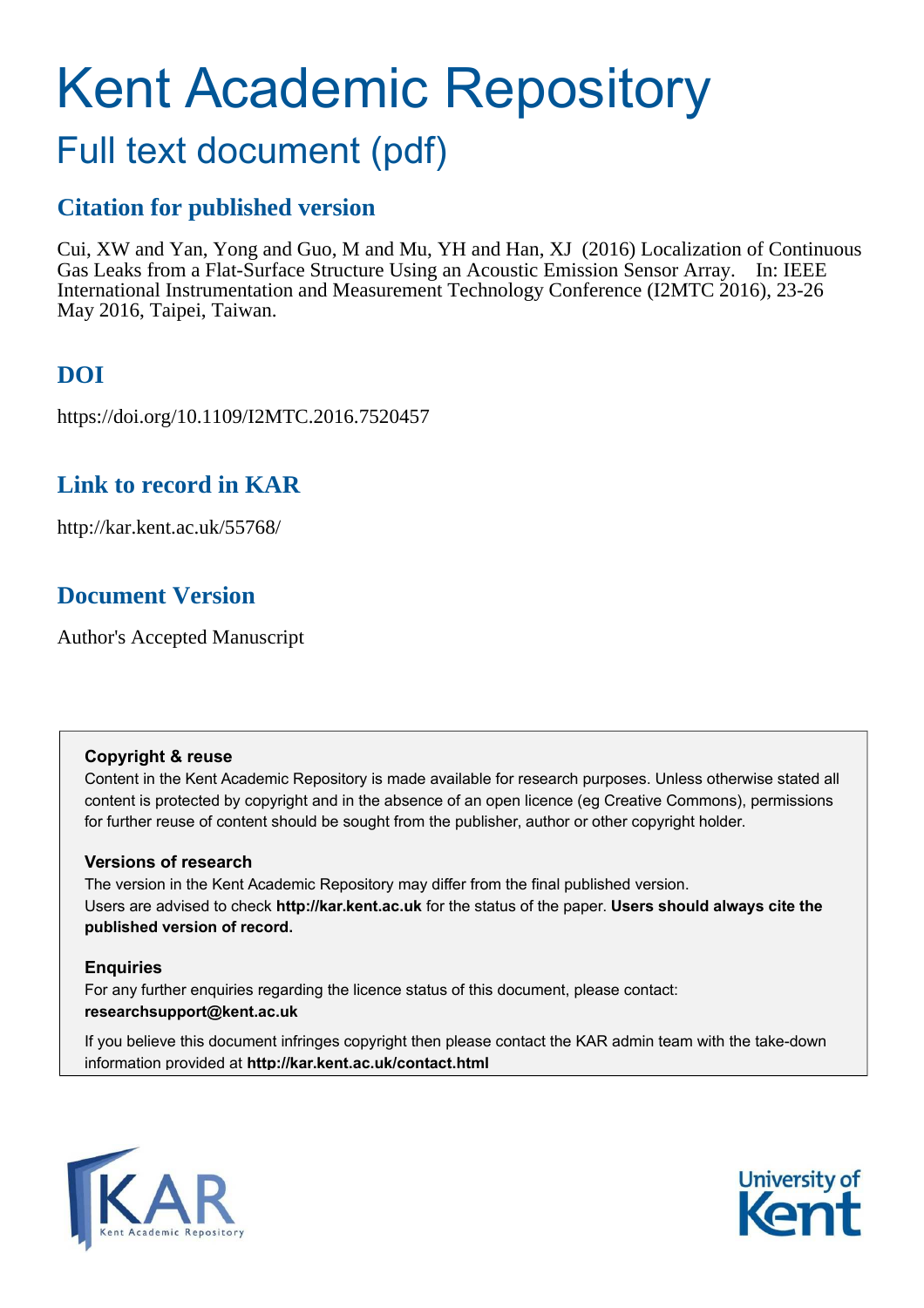# Localization of Continuous Gas Leaks from a Flat-Surface Structure Using an Acoustic Emission Sensor Array

Xiwang Cui<sup>1,2</sup>, \*Yong Yan<sup>1,2</sup>, Miao Guo<sup>1</sup>, Yonghui Hu<sup>1</sup>, Xiaojuan Han<sup>1</sup>

<sup>1</sup> School of Control and Computer Engineering, North China

Electric Power University, Beijing 102206, China

<sup>2</sup> School of Engineering and Digital Arts, University of Kent,

Kent CT2 7NT, U.K. Email: y.yan@kent.ac.uk

*Abstract***—Leak localization is of great importance for pressurized vessels for reasons of safety and maintenance. This paper presents an experimental study using an Acoustic Emission sensor array coupled with a hyperbolic positioning algorithm for continuous leak localization. The study aims to detect continuous CO<sup>2</sup> leak from an isotropic flat-surface structure on a pressurized vessel in the Carbon Capture and Storage system. The proposed approach consists of four main stages. In the first stage, empirical mode decomposition is deployed to extract the useful signal from the noise. The second step is concerned with the estimation of the time differences of the sensor array in conjunction with correlation signal processing. The third stage estimates the distance difference between the sensing elements from the measured time differences and wave speed. Finally, a hyperbolic positioning algorithm is used to locate the leak source on the flat-surface structure. Results obtained from experiments on a 100 cm** × **100 cm stainless plate demonstrate that the mean full-scale error in the leak localization is 4.9%.** 

*Keywords—continuous leak; localization; circular sensor array; acoustic emission; hyperbolic positioning; cross correlation*

#### 1. INTRODUCTION

Pressurized vessels and containers are widely used in a range of industries. For instance, in the carbon capture and storage (CCS) process, pressurized vessels are used to store the captured  $CO<sub>2</sub>$ . It is imperative to identify and locate any accidental leak quickly from flat-surface structures in a pressurized vessel when it occurs. Acoustic Emission (AE) technology is a promising approach to locate the leak source and has evoked much interest in recent years [1-3]. A number of sensor array configurations have been proposed in previous studies to localize the leaks from flat-surface structures [4]. Gangadharan *et al*. [5] proposed a sensor array of four piezoelectric sensors which were arranged in the four corners of the plate. Bian *et al*. [6] developed an L-type array to achieve a high accuracy on an aluminum alloy plate. Niri *et al*. [7] proposed an AE source localization model based on a sparse array with multiple piezoelectric sensors. It is well known that, for a large flat-surface structure, the resolution of AE localization will increase with the number of sensors and so does the computational power.

This paper proposes a new sensor array using only four AE sensors arranged in a circle for continuous leak localization on a flat-surface structure. The configuration is specific to locate a continuous  $CO<sub>2</sub>$  leak from an isotropic flat-surface structure in the CCS system. Meanwhile, the proposed method incorporates algorithms of empirical mode decomposition, cross correlation and hyperbolic positioning. There have been no reported studies of this method with a small number of sensors for the intended industrial applications. The advantages of this method along with experimental results are presented and discussed.

#### II. METHODOLOGY

#### *A. Sensing arrangement and leak localization*

In this study the sensing elements in the AE sensor array are arranged evenly in a circle, as shown in Fig. 1. In comparison with previous studies, this new sensing arrangement has advantages of compact layout and similar attenuations and dispersions between the different sensors in the array, which is beneficial to the correlation signal analysis. The implementation of the proposed approach consists of four main stages, as illustrated in Fig. 1. In the first stage, empirical mode decomposition (EMD) is deployed to extract the useful signal from the original leak signal. In the second stage the time differences between the signals from the sensors are estimated through cross correlation. The third stage determines the distance differences between the sensors with reference to the leak source from the measured time differences and the measured AE wave speed. Finally, a hyperbolic positioning algorithm is used to locate the leak source.



#### *B. Leak localization*

Assuming two AE sensors are installed at any positions on the plate, then a coordinate system can be established where the midpoint of these two sensors is the origin, and the connecting line of these two sensors is the horizontal axis, thus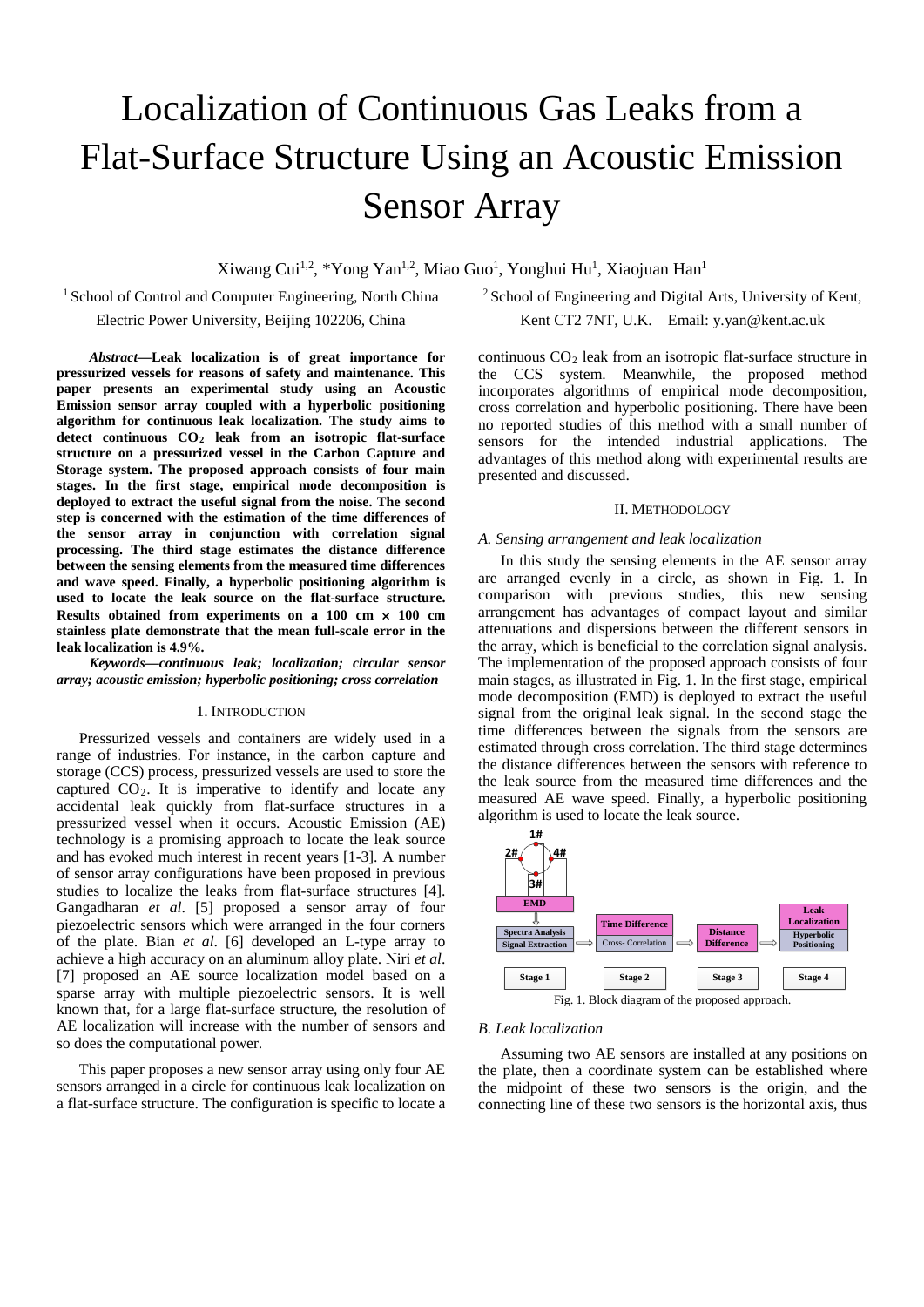the coordinates of sensors 1 and 2 are  $(-c, 0)$  and  $(c, 0)$ , respectively, as shown in Fig. 2.



Fig. 2. Principle of the localization.

Suppose there is a leak hole on the point  $P(x, y)$ , the following equations can be derived:

$$
PF_1 = \sqrt{(x+c)^2 + y^2} = vt_1 \tag{1}
$$

$$
PF_2 = \sqrt{(x-c)^2 + y^2} = vt_2 \tag{2}
$$

$$
|PF_1 - PF_2| = v\Delta t \tag{3}
$$

where *v* is the speed of the AE wave,  $t_1$  and  $t_2$  are the times of arrival of sensors 1 and 2, and  $\Delta t$  is the time difference between *t<sup>1</sup>* and *t2*.

According to the geometrical relationship (Fig.2), the leak hole (point P) is on a hyperbolic curve, therefore the leak source can be accurately located through the curves intersection when the number of sensors is more than three.

#### *C. Feature extraction*

The original leak signals collected by the AE sensor array contain significant noise. Therefore, it is not accurate or sometimes even not feasible to locate the leak source by cross correlating the AE signals directly. EMD is considered as an effective approach to solving this problem. The continuous leak AE signals can be decomposed to a series of intrinsic mode functions (IMFs) [8]. The flow chart showing the determination of EMD in this study is shown in Fig. 3. The original signal  $X(t)$  can be represented by the sum of all the IMF components and the final residue  $r_n(t)$ .

#### *D. Cross correlation*

Cross correlation method is widely used for estimating the time delay in many research fields and has showed a very good performance. In this paper, the time difference is estimated through the following cross correlation computation [9]:

$$
R_{xy}[\mathbf{m}] = \frac{\sum_{k=0}^{N-|\mathbf{m}|-1} x_k y_{k+m}}{\sqrt{\sum_{k=0}^{N-1} x_k^2} \sqrt{\sum_{k=0}^{N-1} y_k^2}}
$$
(4)

where  $x_k$  and  $y_k$  denote the two AE signals received by the two sensors, and *N* is the length of the signal.



Fig. 3. Flow chart showing the determination of EMD.

#### III. EXPERIMENTAL SYSTEM

Experiments were carried out on a 316L stainless plate with dimensions of 100 cm  $\times$  100 cm  $\times$  0.2 cm. A continuous leak of  $CO<sub>2</sub>$  was created at a pressure of 2 bar from a hole of 2 mm in diameter in the center of the plate. An array with four AE sensors was mounted in a circular form on the plate. Acoustic data were pre-amplified using AE amplifiers with a bandwidth of 10  $\text{kHz}$  – 1 MHz and a gain of 40 dB. A 4-channel holographic AE signal recorder (DS-8A) was used to acquire the waveforms at a sampling rate of 3 MHz. The sensor arrangement and experimental set-up are shown in Fig. 4 and Fig. 5, respectively.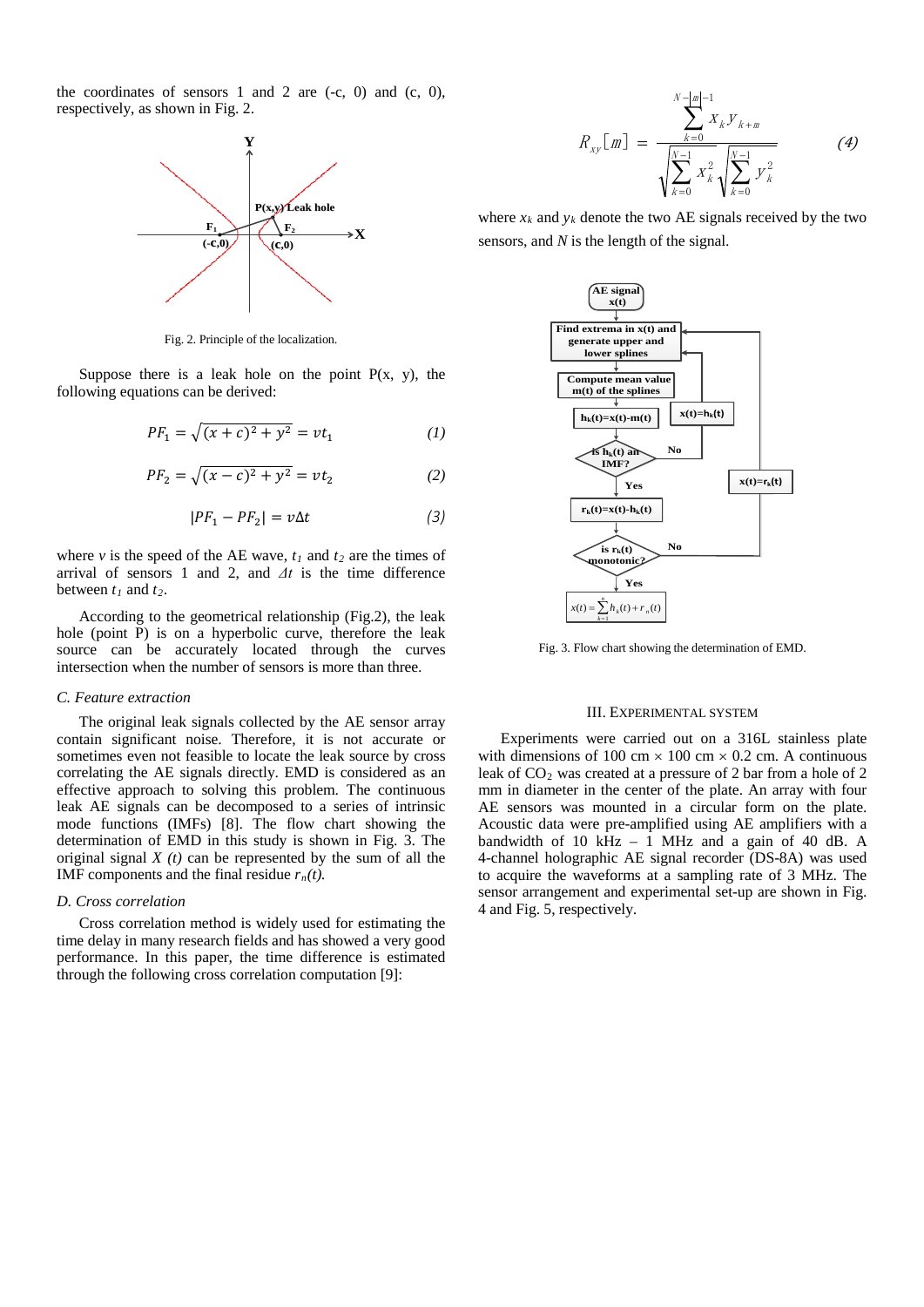

Fig. 4. Layout of the sensor array with reference to the leak hole.



Fig. 5. Photo of the experimental set-up.

#### IV. EXPERIMENTAL RESULTS AND DISCUSSION

#### *A. Signal characteristics*

The signals from the four sensors are of very similar characteristics due to the fact that they are mounted close to each other and used to detect the same leak source. Take the signal from sensor 1 as an example, the time domain waveform and corresponding frequency spectrum are plotted in Fig. 6.

It can be seen from Fig.6 that the leak signal is continuous in the time domain and has a wide spectral range of 10 kHz to 300 kHz. The signal contains frequency components in three main regions, one in the high frequency band  $(150 \text{ kHz} - 200$ kHz), the other two in the low frequency band (10 kHz  $-50$ ) kHz). Since the high frequency region is not adversely affected by the common ambient noise, the signal in this region is utilized for the localization of the leak source in this study.



Fig. 6. Time domain signal waveform from sensor 1and the corresponding frequency spectrum.

Fig. 7 shows the EMD decomposition results of the original signal from sensor 1 using the method illustrated in Fig. 3. It can be seen that seven IMF components are generated. IMF1 has the highest frequency components and other IMF components have the lower frequency components. According to the above analysis, IMF1 is extracted to identify the location of the leak source.



(a) Decomposed time domain signal waveforms.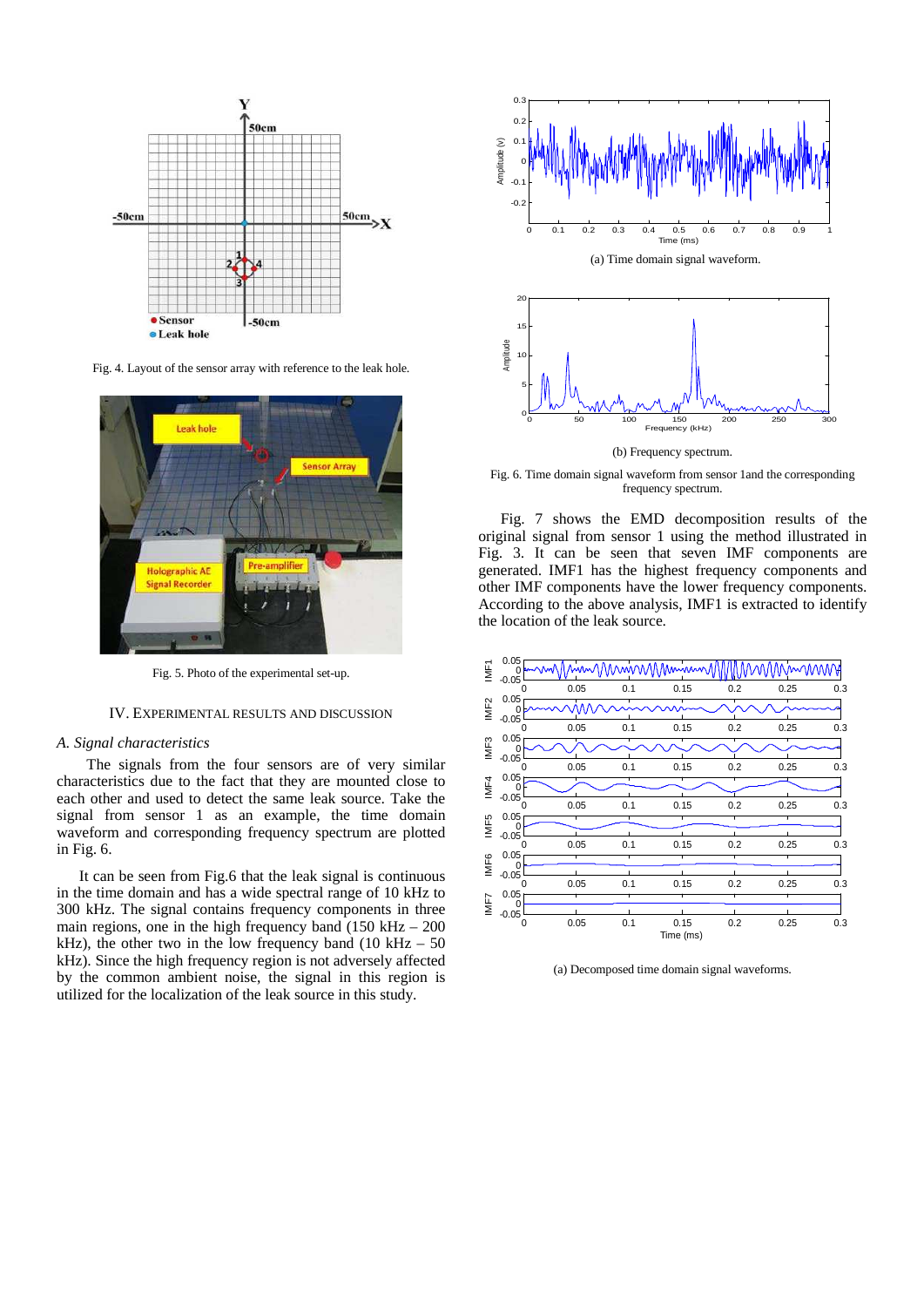

#### *B. Leak localization result and error analysis*

The time differences between any pair of signals from the sensor array can be calculated through cross correlation. The sensor array contains four sensing elements, therefore there is a set of six cross-correlation results. If the speed of the AE signal is known, the distance difference can be calculated and then the leak source located. The speed is found to be 4610 m/s, which was measured by the Nielsen-Hsu Pencil Lead Break Test [10]. Table 1 shows one of the best measured time difference and distance difference between the signal pairs.

TABLE I. MEASURED TIME DIFFERENCES AND ERRORS

| AЕ<br><b>Sensors</b> | <b>Time</b><br><b>Difference</b><br>$(\mu s)$ | <b>Distance</b><br><b>Difference</b><br>(c <sub>m</sub> ) | <b>Actual Distance</b><br><b>Difference</b><br>(cm) | <b>Absolute</b><br>Error<br>(cm) |
|----------------------|-----------------------------------------------|-----------------------------------------------------------|-----------------------------------------------------|----------------------------------|
| 1 & 2                | 12.33                                         | 5.69                                                      | 5.50                                                | 0.19                             |
| 1 & 3                | 21.67                                         | 9.99                                                      | 10.00                                               | 0.01                             |
| 1 & 4                | 12.0                                          | 5.53                                                      | 5.50                                                | 0.03                             |
| 2&3                  | 9.67                                          | 4.46                                                      | 4.50                                                | 0.04                             |
| 2&4                  | 0.33                                          | 0.15                                                      | 0.00                                                | 0.15                             |
| 3&4                  | 9.67                                          | 4.46                                                      | 4.50                                                | 0.04                             |

It can be seen from Table I that the error in the determination of the distance difference is no greater than 0.2 cm. This result shows the potential advantages of the AE sensor array arranged in a circle:

(1) Degrees of attenuation and dispersion from the different sensors in the array are similar. The reason for this is that the sensors in the circular arrangement are close to each other. This advantage is beneficial to the correlation signal analysis.

(2) The maximum distance difference from leak hole to different sensors is the diameter of the circle. In this case the two sensors (sensors 1 and 3) are located on the same line as the leak hole, as shown in Fig. 4. For all the other cases, the distance difference is smaller than the diameter of the circle. This limit is used as a threshold to judge the correlation results.

The leak localization result using the hyperbolic positioning algorithm is shown in Fig. 8. The crossing points of all hyperbolic curves are seen in the zoomed-in version of the plot (Fig. 8(b)).



(b) Zoomed-in version of (a) around the leak hole.

#### Fig. 8. Leak localization result.

In theory, all curves should intersect at one point (i.e. the leak hole); however, in practice there are more than one crossing points due to errors in measurement. It can be seen from Fig. 8(b) that three crossing points formed by at least three curves and their coordinates are (-0.44 cm, 1.97 cm), (0.04 cm, -1.97 cm), and (0.36 cm, -4.94 cm), respectively. The location of the leak hole is thus estimated using the following equation: